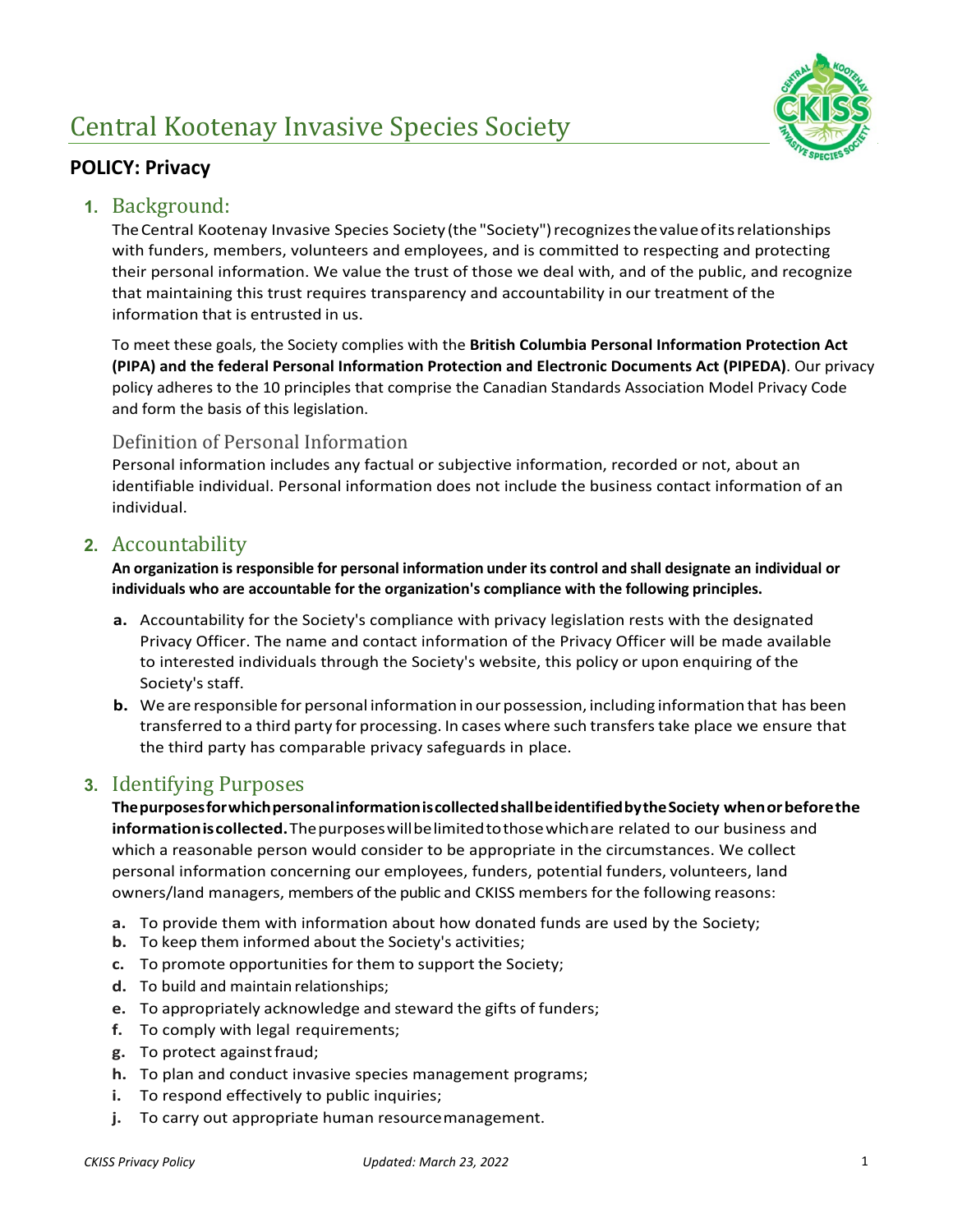# **4.** Consent

**The knowledge and consent of the individual are required for the collection, use or disclosure of personal information, except where inappropriate or where specified under PIPA.** 

- **a.** The principle requires "knowledge", and the Society will make a reasonable effort to ensure that individuals know - are aware of - the purposes for which information is collected at the time ofcollection.
- **b.** The manner in which the Society obtains consent for the collection of personal information varies with the sensitivity of the information being collected. PIPA makes provision for different kinds of consent depending on the situation: express and deemed consent, as well as consent by not declining consent (by not opting out). Individuals can give consent to the Society:
	- **i.** In writing, such as when completing an online donation form or signing a Memorandum of Support to become a Member;
	- **ii.** Through an opt-out-process, either by checking off a box on a response form or by contacting the Society;
	- **iii.** Orally, either in person or by telephone.
- **c.** Individuals may withdraw consent at any time, by any means, with reasonable notice to the Society. This notice period will not exceed one month.
- **d.** The Society may collect, use and disclose personal information without consent if that information is considered by law to be in the public domain. Sources of public information include telephone and professional directories, newspapers, periodicals and public registries.

# **5.** Limiting Collection

#### **The collection of personal information shall be limited to that which is necessary for the purposes identified by the organization. Information shall be collected by fair and lawful means.**

The Society will not collect information indiscriminately. It is limited to that which is necessaryand reasonable to fulfill the purposes identified in "3. Identifying Purposes". The Society will collect personal information by lawful means and will not mislead individuals about the purposes for which information is being collected. Types and means by which information is collected by the Society include:

- **a.** Information collected automatically from the Society'swebsite and social media accounts
	- **i.** The internet protocol address and domain name used. The internet protocol address is a numerical identifier assigned either to the individual's internet service provider or directly to the individual's computer. This address can be translated to determine the domain name of the individual's service provider (e.g. ckiss.ca);
	- **ii.** The type of browser and operating system;
	- **iii.** Date and time of the visit; and
	- **iv.** The web pages or servicesaccessed.
	- **v.** The Society's website uses Google Analytics to track usage of our website for reporting and evaluation purposes. Google Analytics uses first-party cookies to report on user interactions on Google Analytics customers' websites. These cookies are used to store non-personally identifiable information. Browsers do not share first-party cookies across domains. For further information on the privacy policy concerning Google Analytics, please see http://www.google.com/analytics/learn/privacy.html.
- **b.** Information collected directly from an individual
	- **i.** The Society will collect and record personal information provided to us by individuals through correspondence, conversations, meetings,conferences, donations, and other forms ofcommunications.
- **c.** Information collected from public sources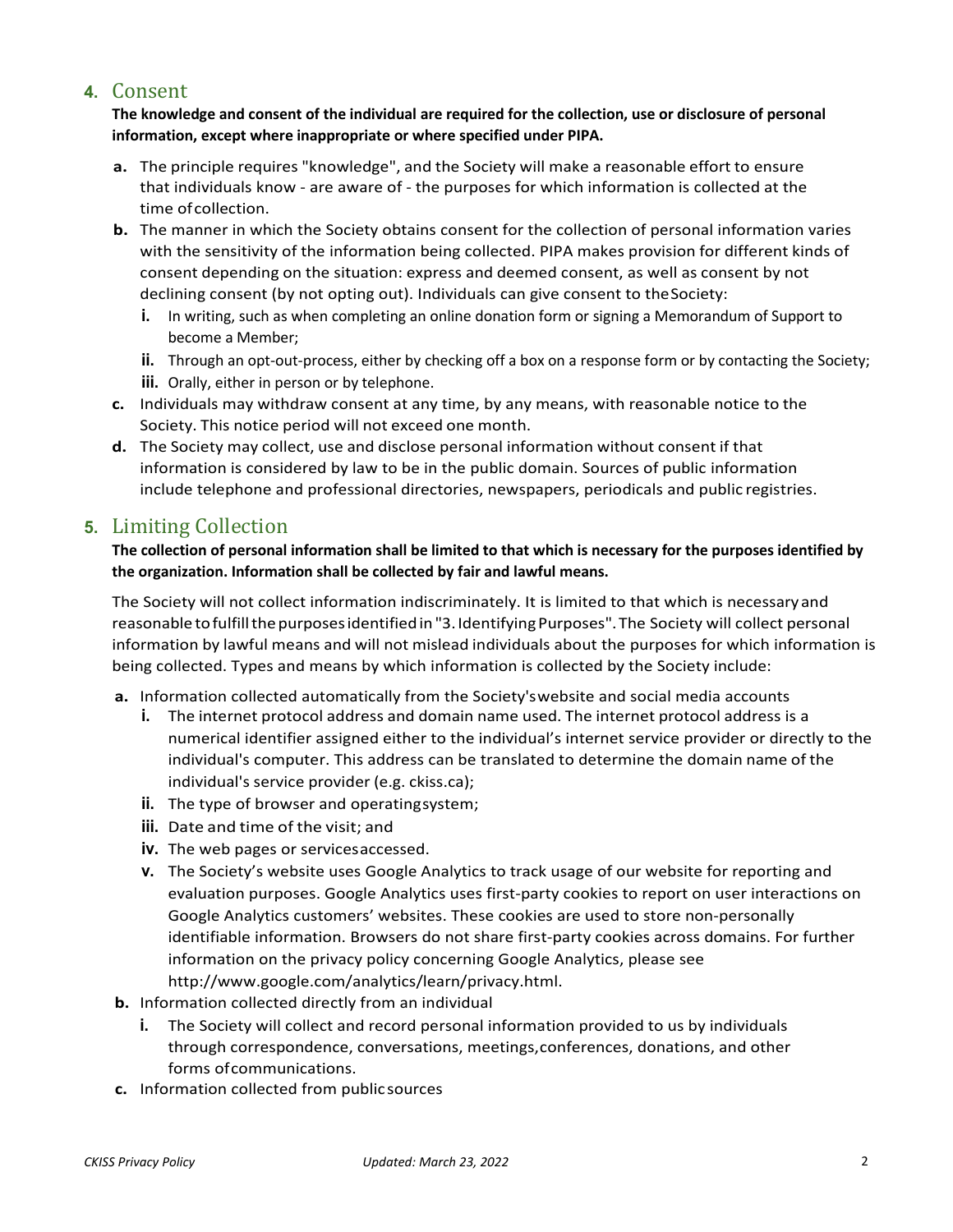These types of information and means of collection are not intended to be an exhaustive list, and the Society may collect other information about an individual from time to time as is consistent with the purposes identified in "3. Identifying Purposes".

# **6.** Limiting Use, Disclosure and Retention

**Personal information shall not be used or disclosed for purposes other than those for which it was collected, except with the consent of the individual or as required by law. Personal information shall be retained only as long as necessary for the fulfillment of those purposes.**

- **a.** The Society does not sell, rent or trade mailinglists.
- **b.** When the Society uses personal information for purposes other than those given at the time of collection, consent will be obtained for these purposes.
- **c.** Personal information is disclosed only to third parties who have signed an agreement binding them to the Society's privacy policies.
- **d.** The Society will not use electronic information to determine an individual's identity unless required to do so as a part of an internal investigation or other law enforcement purpose, nor will the Society disclose personal information to third parties unless required to do so by law.
- **e.** Personal information will be retained as long as the purpose for which the information was originally collected remainsvalid.

#### **7.** Accuracy

#### **Personal information shall be as accurate, complete and up-to-date as is necessary for the purposes for which it is to be used.**

The Society will use its best efforts to ensure that information that is used on an ongoing basis, including information that is disclosed to third parties, and information that is used to make a decision about an individual (such as a giving recognition category) is accurate, complete and up-to-date.

#### **8.** Safeguards

#### **Personal information shall be protected by security safeguards appropriate to the sensitivity of the information.**

- **a.** The Society is obligated to protect individuals' personal information by making reasonable security arrangements against such risks as unauthorized access, collection, use, disclosure or disposal. Security measures have been integrated into the day-to-day operating practices of the Society.
- **b.** We will make our employees aware of the importance of maintaining the confidentiality of personal information, and will exercise care in the disposal and destruction of personal information to prevent unauthorized parties from gaining access to it. All employees and volunteers having access to personal information are required to sign an oath ofconfidentiality.
- **c.** Our methods of protection include physical measures (e.g. locked filing cabinets, restricted access to offices), organizational measures (e.g. security clearances as appropriate and limiting access to a 'need-to-know' basis) and technological measures (e.g. use of security passwords and encryption).
- **d.** Third parties are expected to safeguard personal information entrusted to them in a manner consistent with the policies of the Society and are required to sign a confidentiality agreement as part of all contracts if they do not have comparable privacy safeguards in place. Examples of third parties include mailing and photocopy services, payroll services, subcontractors and data analysis providers.

#### **9.** Openness

**The organization shall make readily available to individuals specific information about its policies and practices relating to the management of personal information.**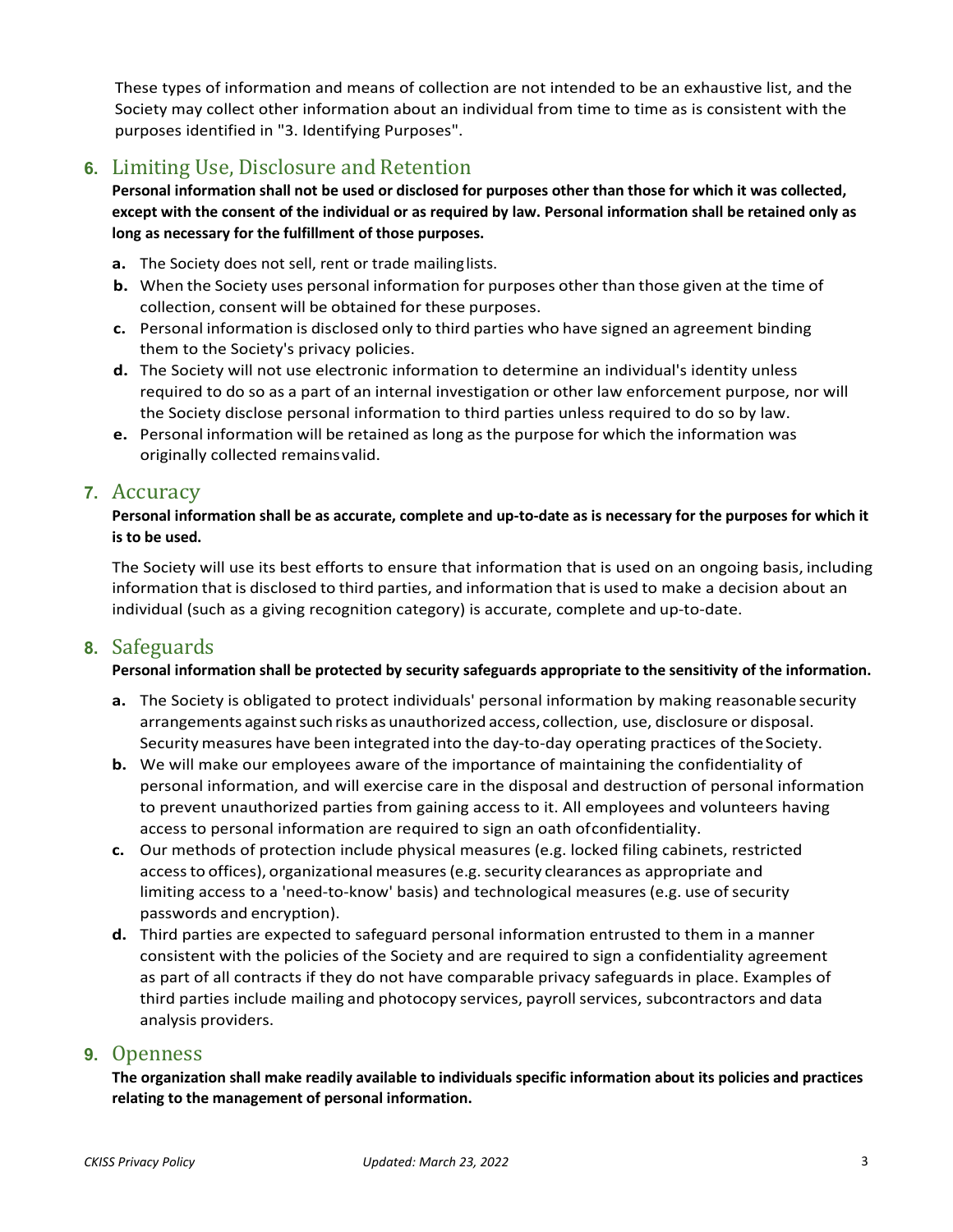- **a.** The Society is open about privacy policies and procedures concerning the management of personal information and makes them readily available in a form that is generally understandable.
- **b.** The information made available includes:
	- **i.** The name or title and contact information of the Privacy Officer who is accountable for compliance with the Society's policies and procedures, and to whom complaints or inquiries can be forwarded;
	- **ii.** The means of gaining access to personal information held by the Society;
	- **iii.** A description of the types of personal information held by the Society;
	- **iv.** A copy of any document that explains the Society's policies, procedures, standards or codes; and
	- **v.** The types of information made available to third parties.

#### **10.** Individual Access

**Uponrequest,anindividualshallbeinformedoftheexistence,useanddisclosureofhisor herpersonal informationandshallbegivenaccesstothatinformation.Anindividualshall be able to challenge the accuracy and completeness of the information and have it amended as appropriate.**

- **a.** The Society will respond to an individual's request within a reasonable length of time, but no longer than one month. While our response will typically be provided at no cost to the individual, depending on the nature and amount of information involved, we reserve the right to impose a fee to recover our costs.
- **b.** The requested information will be made available in a form that is generally understandable. For example, where the Society uses abbreviations or codes torecord information an explanation of those codes will be provided.
- **c.** For the Society to provide an account of the existence, use and disclosure of personal information, an individual may be asked to provide additional information to aid in the search. The additional information provided will be used only for this purpose.
- **d.** Upon request, the Society will provide specific information about third parties to whom personal information has beendisclosed.
- **e.** When an individual successfully demonstrates the inaccuracy or incompleteness of personal information, the Society will amend the information as required. Where appropriate, the amended information will be transmitted to third parties having access to the information inquestion.
- **f.** Individuals may review the personal information the Society has recorded for that individual and only that individual. Individuals may also provide written permission to the Society to permit another individual to review the personal information the Society has recorded for that individual but only for thatindividual.

# **11.** Challenging Compliance

**An individual shall be able to address a challenge concerning compliance with the above principles to the designated individual or individuals accountable for the organization's compliance.**

- **a.** The name of the Privacy Officer will be known to staff.
- **b.** The Society will maintain procedures to receive and respond to complaints or inquiries about its policies and practices relating to the handling of personal information. The complaint procedures will bestraightforward.
- **c.** Individuals who make inquiries or lodge complaints will be given information by the Society of the existence of relevant complaintprocedures.
- **d.** If a complaint is found to be justified, the Society will take appropriate measures, including revision of the personal information, and, if necessary, amendment ofthe Society's policies and practices.
- **e.** The Privacy Officer will report all complaints or challenges under this policy to the Finance and FundraisingCommittee.